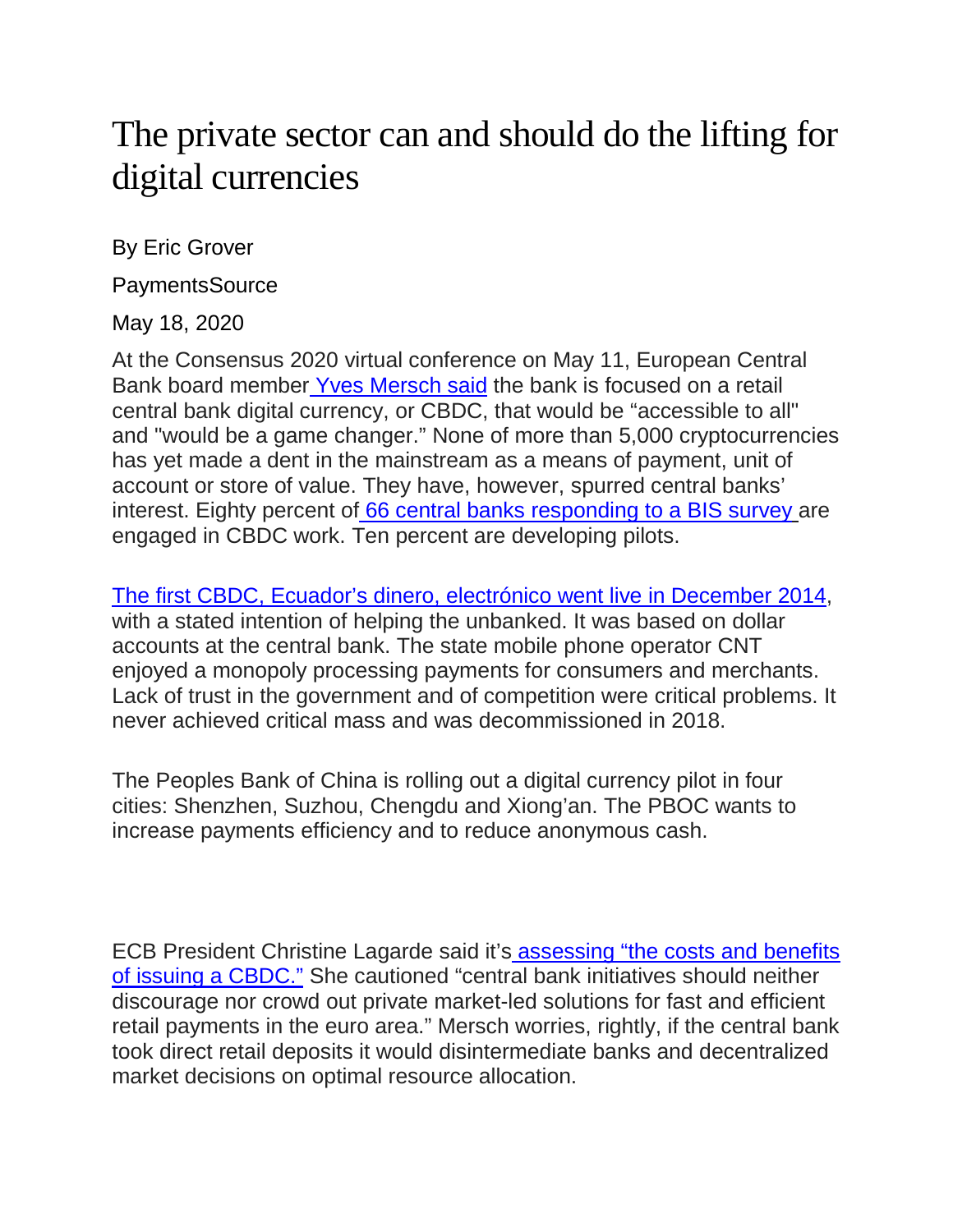[Lagarde floated the idea](https://www.imf.org/en/News/Articles/2018/11/13/sp111418-winds-of-change-the-case-for-new-digital-currency) of a digital currency "public-private partnership" with banks and startups focusing on client interface and innovation, and the central bank on back-end settlement. That would avoid the state competing with banks.

Sweden's CBDC embraces Lagarde's public-private partnership model. The Riksbank is [piloting a permissioned distributed-digital-ledger-based e](https://www.riksbank.se/globalassets/media/rapporter/e-krona/2019/the-riksbanks-e-krona-pilot.pdf)[krona](https://www.riksbank.se/globalassets/media/rapporter/e-krona/2019/the-riksbanks-e-krona-pilot.pdf) distributed through banks and licensed representatives. The e-krona, like cash, would be a claim on the state. The Riskbank will issue e-krona tokens to banks in exchange for reserves at the central bank. Digital wallets will enable users to make deposits and transfers and make and receive payments.

In the U.S., law professors Morgan Ricks and John Crawford and lawyer and former regulator Lev Menand [propose that the Fed provide direct](https://papers.ssrn.com/sol3/papers.cfm?abstract_id=3192162)  [banking "FedAccounts"](https://papers.ssrn.com/sol3/papers.cfm?abstract_id=3192162) to consumers and businesses. Their proposal is ambitious and dangerous. FedAccounts would be government banking on a massive scale. Economist Larry White estimated an accountbased [digital currency would require the Fed to increase its workforce](https://www.alt-m.org/2019/02/11/efficient-central-bank-digital-currency-is-a-fantasy/)  [twentyfold.](https://www.alt-m.org/2019/02/11/efficient-central-bank-digital-currency-is-a-fantasy/)

Fed Chairman Jerome Powell has been circumspect about the Fed launching a digital currency. Testifying [Feb. 11 to the House Financial](https://www.youtube.com/watch?v=HsqAyZi8vDY)  [Services Committee, Powell](https://www.youtube.com/watch?v=HsqAyZi8vDY) said "it's very much incumbent on us and other central banks to understand the costs and benefits and trade-offs associated with a possible digital currency."

The Fed is socializing the idea, much as it socialized developing its instant interbank payments system FedNow. And, as with FedNow, if the Fed decides to develop a digital currency it's likely to give Congress a courtesy briefing rather than seeking express authorization.

Banks are already in the digital currency arena.

Signature Bank and Chase have token-based digital currencies [Signet](https://www.forbes.com/sites/benjaminpirus/2019/02/22/signature-bank-already-has-hundreds-of-clients-using-private-ethereum-jpm-coin-still-in-testing/#4c4eb1bb3359) and [JPMCoin](https://www.coindesk.com/jpmorgan-to-start-customer-trials-of-its-jpm-coin-crypto) focused on B2B payments, backed by